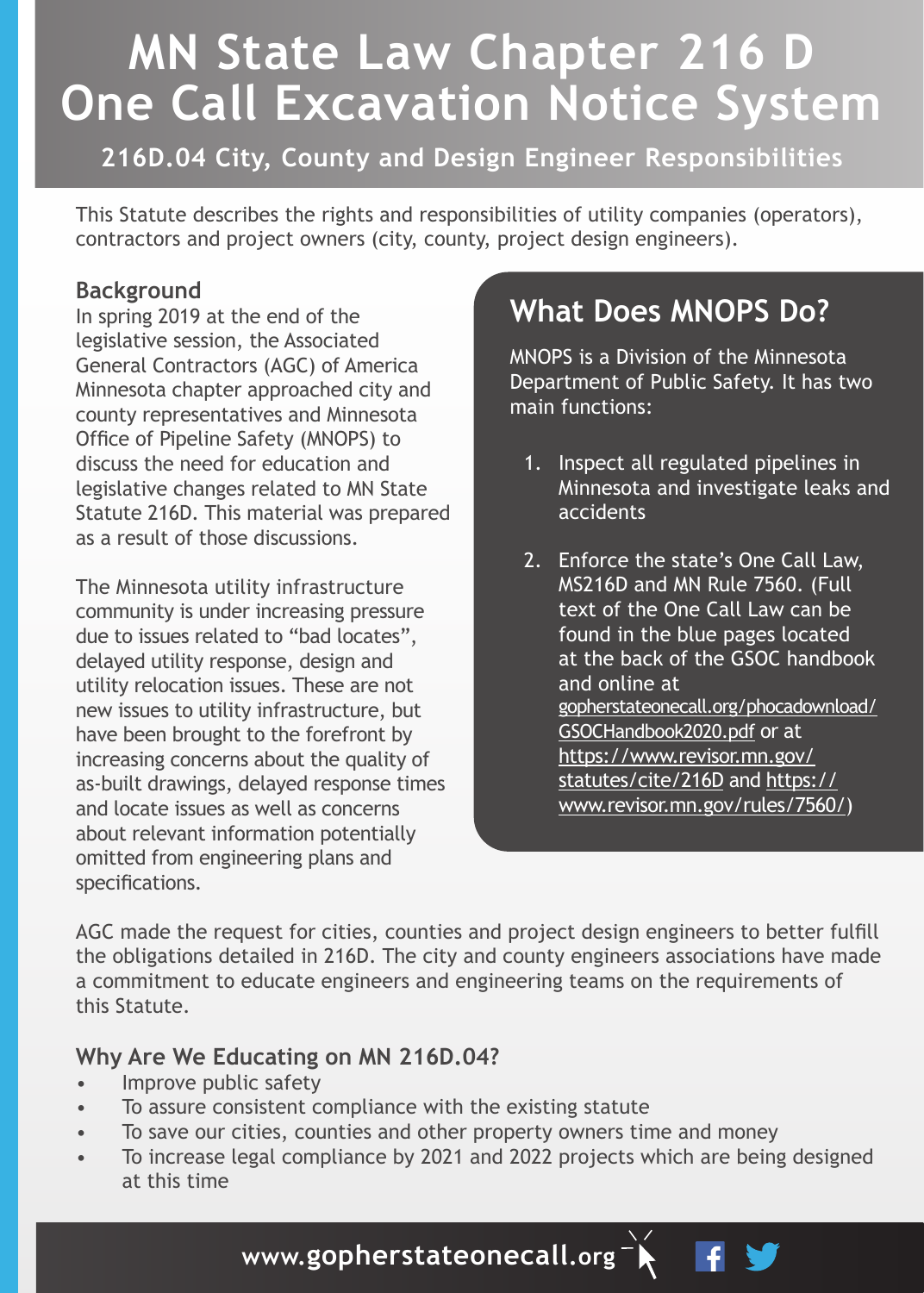# **MN State Law Chapter 216 D One Call Excavation Notice System 216D.04 City, County and Design Engineer Responsibilities**

- To alert project owners (cities, counties, design engineers) to the need to be intentional in their documentation of their MN 216D responsibilities
- To assure project owners have reviewed their rights and responsibilities stated in MN Statute 216D.04

#### *216D.02 Notice to Excavator or Operator Subdivision 1: Display and distribution*

*Local governmental units that issue permits for an activity involving excavation must continuously display an excavator and operator's notice at the location where permits are applied for and obtained. An excavator and operator's notice and a copy of sections 216D.03 to 216D. 07 must be furnished to each person obtaining a permit for excavation.*

What this means: Local government units can obtain a copy of the above-described documents for distribution from GSOC (Gopher State One Call).

http://www.gopherstateonecall.org/resources/downloads

# *MN Statute: Section 216D.04*

#### *Subdivision 1A: Plans for Excavation; Land Survey*

*Any person, prior to soliciting bids or entering into a contract for excavation, shall provide a proposed notice to the notification center to obtain from the affected operators of underground facilities the type, size, and general location of underground facilities. Affected operators shall provide the information within 15 working days. An operator who provides information to a person who is not a unit of government may indicate any portions of the information which are proprietary and may require the person to provide appropriate confidentiality protection.* 

This is not the only part of the statute that applies to cities, counties and our design engineers, but it is one of the predominant sections. This section applies to most commercial construction, but does not apply to routine maintenance, installation of service lines or excavations performed on a unit of work or similar basis as further described in subparagraph (b) below.

## **Best Practices:**

- Perform a 15-working day design request through GSOC and request the utility owner provide contact information for their representative with the maps. Surveyors may also state your request for field locates by submitting a Boundary Survey locate request.
- Make sure to note the dates and times of when you submit your requests. If there are facility operators who don't provide the requested info within 15 working days, GSOC or MNOPS can support you in your effort to acquire the information.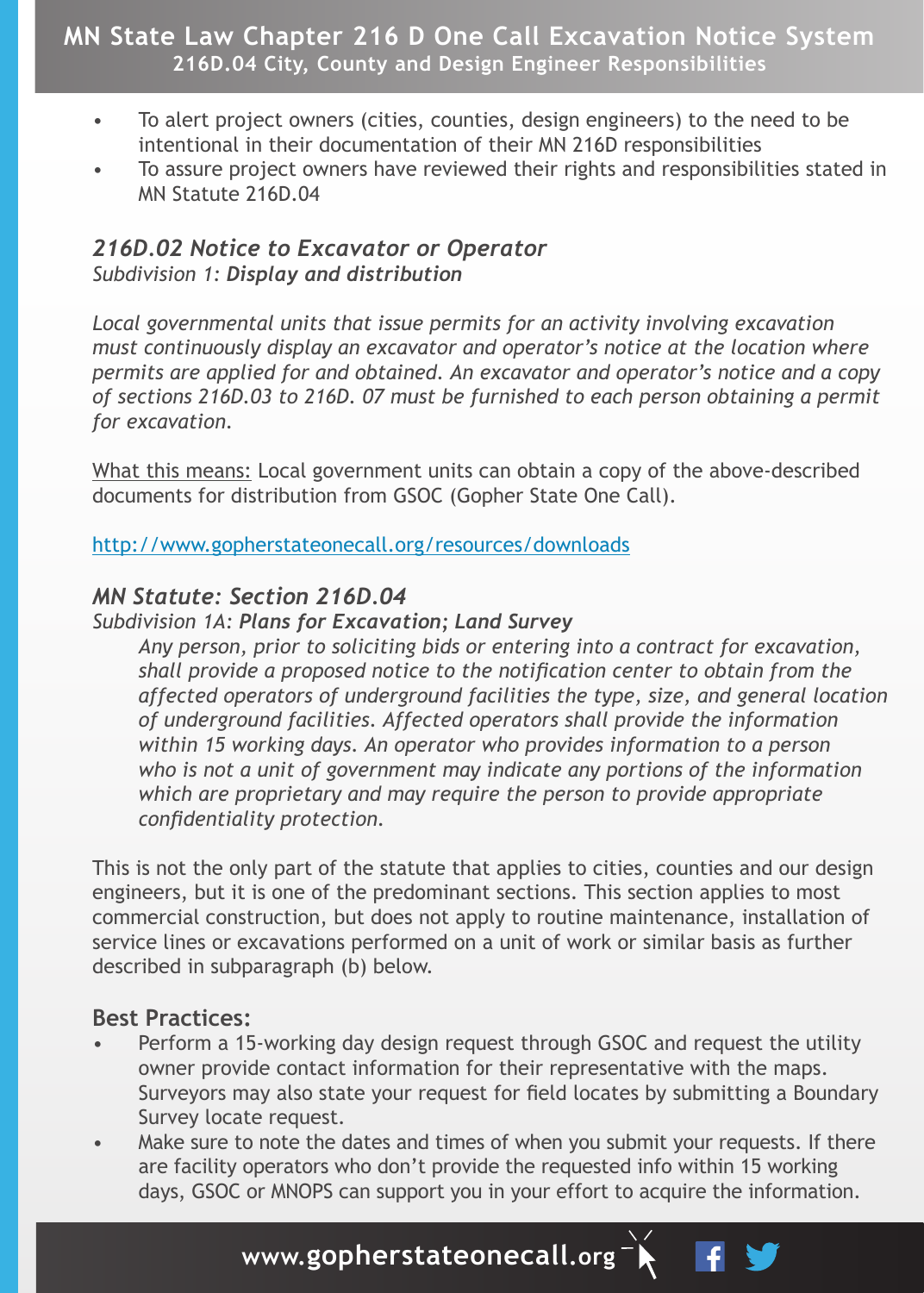# **MN State Law Chapter 216 D One Call Excavation Notice System 216D.04 City, County and Design Engineer Responsibilities**

- Periodically review the GSOC website for utility owner status to any locate request: https://mn.itic.occinc.com/mnrecApp/ticketSearchAndStatus.jsp?db=mn
- If utility crossings are critical locations for your project design, potholing during the design process will give a higher level of accuracy in determining precise utility location.
- Facility operators should consider whether information may be best communicated by furnishing maps, performing a locate or furnishing other information.
- Facility operators should provide available information on abandoned or out of service facilities.
- *(a) The information obtained from affected operators must be submitted on the final drawing used for the bid or contract and must depict the utility quality level of that information. This information must be updated not more than 90 days before completion of the final drawing used for the bid or contract.*

#### What this means:

- The data received from the utility company shall be placed on the plan sheets and the level of accuracy ASCE 38-02 (A–D) shall be clearly marked on all plan sheets.
- Within 90 days prior to the bid advertisement, perform utility design requests. Utility data must be checked and updated for any additions or corrections that may have occurred.

## **Best Practices:**

- Perform a secondary 15-working day design request through GSOC 45 days prior to advertisement for bids. Clearly show quality level on the plan title sheet.
- The level of accuracy of the utilities should be clearly marked on all plan sheets that utilities appear on.
- If the utility has been located by potholing or other means and an XYZ location can be established, the quality level should clearly be noted and placed on profiles and cross sections.
- Cities, counties and design engineers could consider using color matching the current color code standard used by the American Public Works Association on their plan sheets: yellow for gas, red for electric, etc.
- Some project sites/locations should have a higher level of accuracy, such as hospitals, airport, schools, etc.
- Notes on plan sheets such as: "Utilities to be field verified by contractor" are problematic for the contractors and any other utility owner that may need to relocate utilities. Consider potholing during design and putting an item on the bid tab for potholing.
- *(b) This subdivision does not apply to bids and contracts for:*
	- *(1) Routine maintenance of underground facilities or installation, maintenance, or repair of service lines;*
	- *(2) excavation for operators of underground facilities performed on a unit of*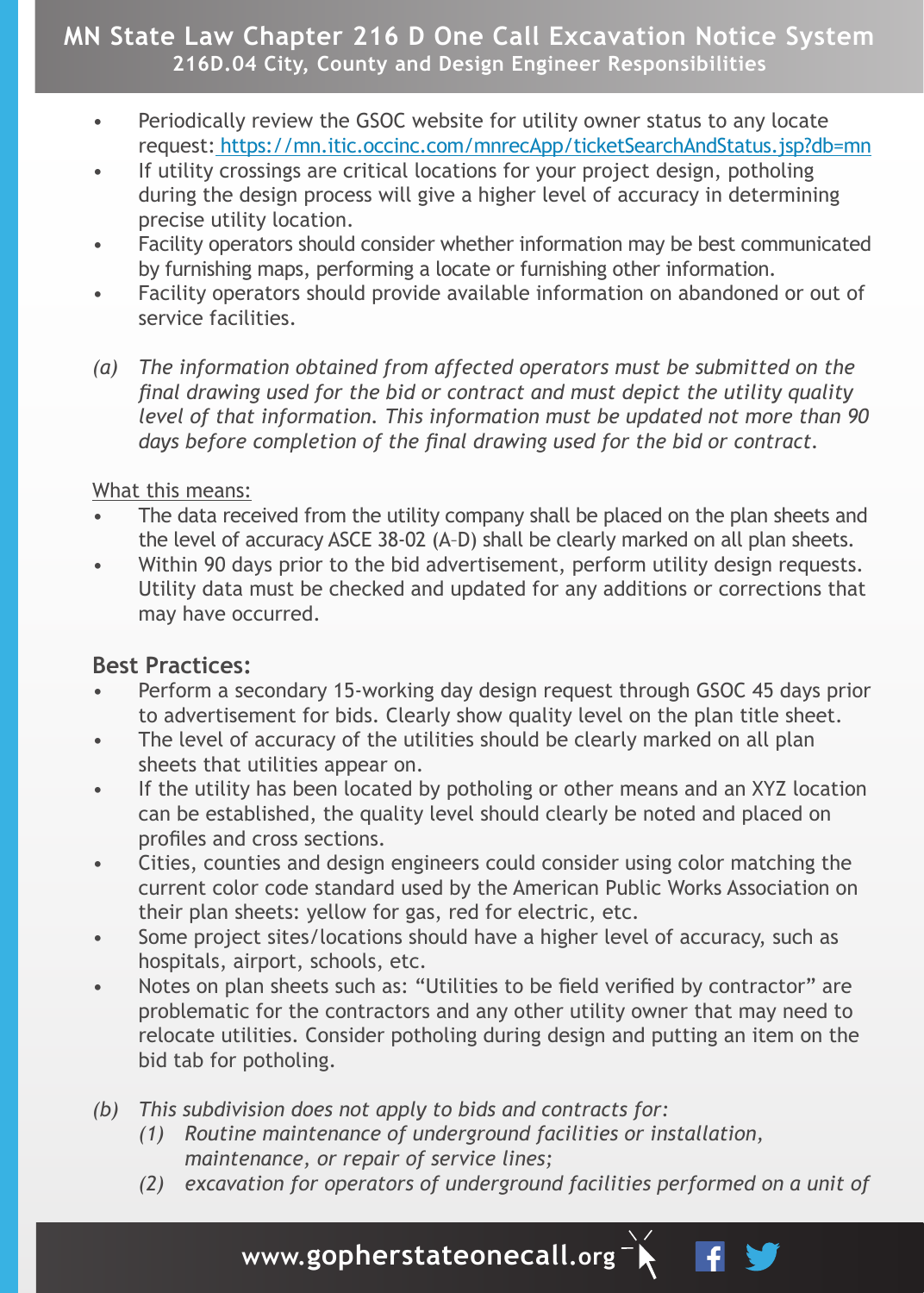# **MN State Law Chapter 216 D One Call Excavation Notice System 216D.04 City, County and Design Engineer Responsibilities**

*work or similar basis; or*

- *(3) excavation for home construction and projects by homeowners.*
- *(c) A person required by this section to show existing underground facilities on its drawings shall conduct one or more preliminary design meetings during the design phase to communicate the project design and coordinate utility relocation. Affected facility operators shall attend these meetings or make other arrangements to provide information.*

## **Best Practices:**

- An annual meeting with all affected utility companies is recommended to review a city or county's 3- to 5-year capital improvement plan
- Formalize the process to notify utilities of the upcoming work and when they need to be completed with the work. MNDOT uses "Notice and Orders." Cities and counties should look at this process.
- For complex projects, more than one preliminary design meeting is recommended for utility coordination. These meetings could be held at the start of a project, then at the 30%, 60% and 90% design progress phases.
- Cities and counties should actively engage with the utility operators to coordinate relocation.
- If facility operators do not attend, documentation should be placed in the project file and a second meeting should be held to assure all information is communicated and the design and/or relocation of utilities can be properly addressed.
- Document dates of each meeting and note which facility operators are (or are not) attending. If there is a facility operator who habitually does not provide you the requesting information or fails to attend meets, MNOPS can assist you.
- Some franchise fee agreements have clauses stating that utilities must be relocated prior to construction. Review your franchise agreements and know your rights if necessary enforcement of the franchise agreement may be needed.
- *(d) A person required by this section to show existing underground facilities on its drawings shall conduct one or more preconstruction meetings to communicate the project design and coordinate utility relocation. Affected facility operators and contractors shall attend these meetings or make other arrangements to provide information. (e) This subdivision does not affect the obligation to provide a notice of excavation as required under subdivision 1.*
- *(e) This subdivision does not affect the obligation to provide a notice of excavation as required under subdivision 1.*

What this means: "Preconstruction" could mean prior to the bid opening, during the bid advertising time frame or after the bid was awarded to the contractor prior to beginning of construction. A city or county could have a complex project where multiple meetings occur. Utility operator representatives are required to attend these meetings or make arrangements with the project owner to assure all pertinent

 $\mathbf{f}$